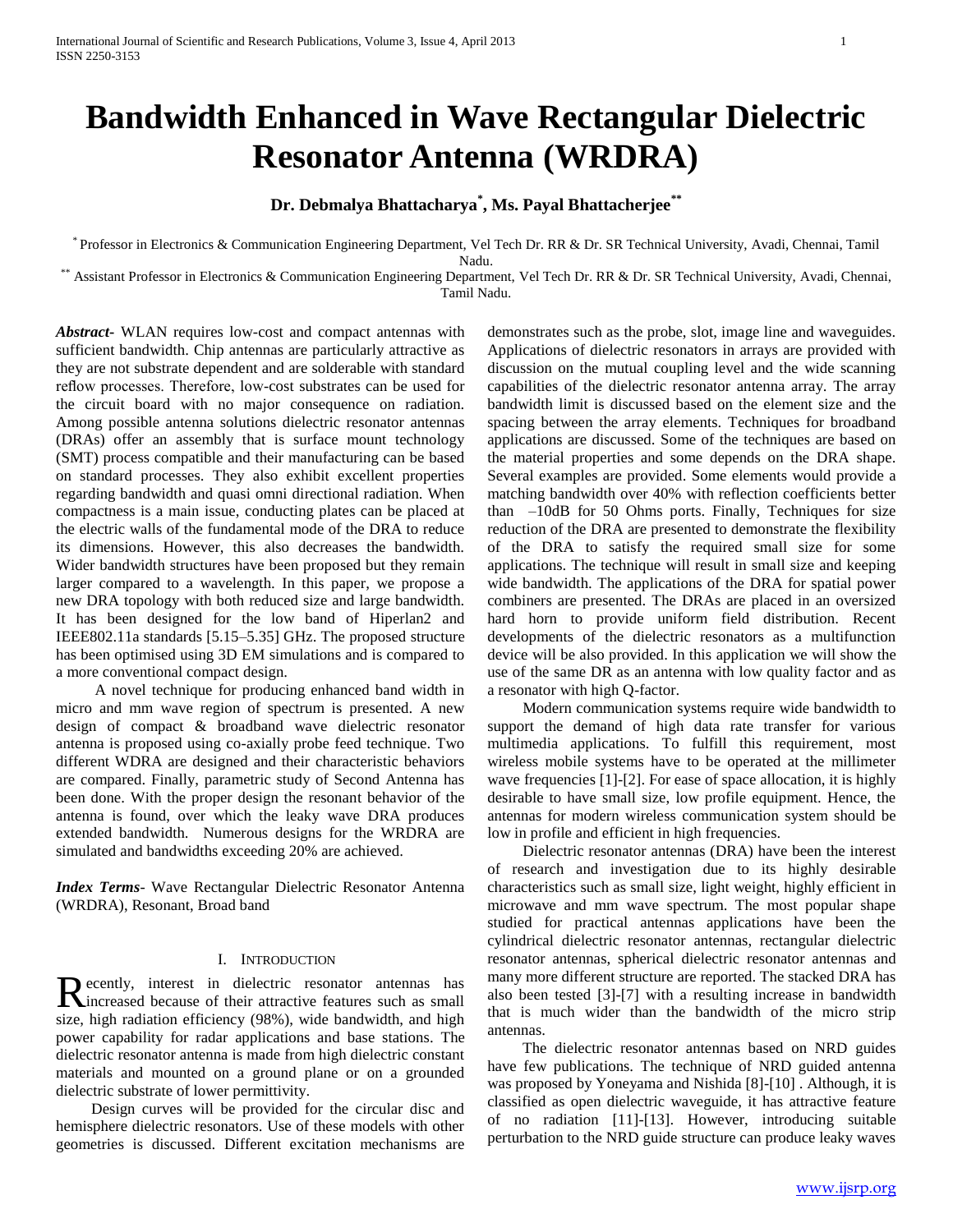that propagate away from the dielectric slab to the open ends. This mechanism makes the NRD guide working as a leaky wave antenna.

 Several techniques have been proposed to generate leaky waves from NRD guide, such as foreshortened sides of parallel metal plate's technique, Asymmetric air gape technique, Trapezoidal dielectric slab technique and many more.

 A NRD guide itself is a transmission line and so it is nonradiative. In this research paper a novel dielectric antenna based on NRD guide model has been presented. A wave rectangular dielectric resonator antenna (WRDRA) has been designed. WRDRA is excited by coaxial probe feed mechanism. The WDRA is parametrically studied and different approaches are presented to achieve an extended bandwidth nearly20% at -10dB. The study also shows the dual resonance behavior WRDRA at frequency value of 22.14GHz and 24.97GHz. The dependence of band width on the various parameters and the geometries of the system show that higher band width with desired radiation characteristics can be achieved with such dielectric resonator antenna based on NRD guides. Therefore, it is necessary to extend extensive research and study on this topic, because it can provide an alternative device to achieve wider band width characteristics.

## II. ANTENNA DESIGN

 First proposed design uses a substrate of relative permittivity of 2.4 and dimension 210mmX 152mmX 0.6mm. The upper surface of the substrate has finite conductivity layer. This has been done to minimize the back-lobe radiation phenomenon. The rectangular dielectric resonator of relative permittivity 8.2 is used, having dimension of 148mmX 6mmX 5.2mm. The top layer surface of the dielectric resonator is perturbed by embedding a strip of thickness 0.8mm and length equal to that of the dielectric material. The co-axial probe feed mechanism is used for the excitation of WDRA. In Fig. 1(a), the proposed antenna is presented in 3D view. The proposed First Antenna is shown in fig. 1(b). In the second antenna design the perturbation is increased by just modifying the embedded dielectric material strip of First Antenna design, by removing material of thickness 0.1mm from between the upper face. The antenna design is shown in fig. 1(c). This is termed as Second Antenna designed. The parametric study of the Second Antenna is done by varying the probe penetration length, l into the dielectric material of the resonator. The variation of the length is done from -0.6mm to 5.4mm in step size of 0.6mm. The antenna designed for parametric study, showing probe length l, is shown in fig. 1(d).

## III. SIMULATIONS

 The designed antenna is simulated on Ansoft HFSSv10 simulation software. The simulation of LWRDRA has been done in three stages. At first, the First Antenna was simulated and results were recorded. In second stage, the Second Antenna was simulated and the results which were obtained were compared with that of the First Antenna. At last, the parametric variation of the project variable, l was done. The result obtained was studied in detail to know the relation between probe positions, probe length and the height of the dielectric material.

*(c) (d)* **Figure 1(a) WRDRA Designed & Simulated on HFSS 3D view, (b) First Antenna Designed, (c) Second Antenna Design and (d) Second Antenna Design, with probe pin, l set as project variable for parametric study of Antenna**

*(a) (b)*

معالا لمعا

should Fax

**Book \Guilhi** 

Maral Disea

Co-anial Prob

weakatal Esco

# *A. Simulation Result of First Antenna*

Π Probe Pe Co-mid Prob

The  $S_{11}Vs$  Frequency plot of first antenna is shown in Fig. 2. It can be seen that antenna is well matched at 9.89GHz having return loss of -23.01dB. It has a bandwidth (-10dB) of 800MHz which corresponds to nearly 8.2% in the frequency range of 9.3GHz-10.1GHz.



**Fig. 2 S11Vs Frequency Plot of First Antenna**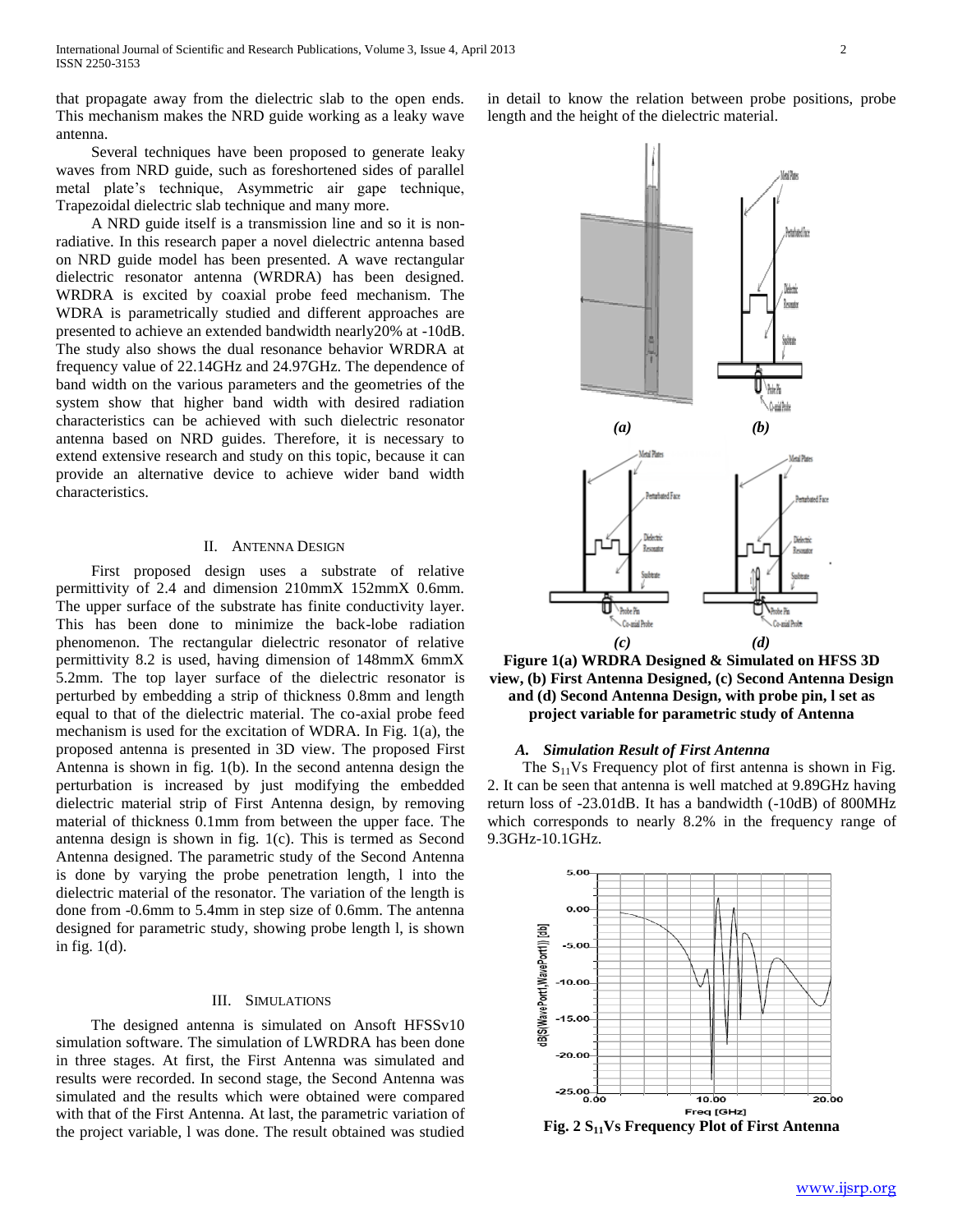#### *B. Simulation Result of Second Antenna*

The  $S_{11}Vs$  Frequency plot of second antenna is shown in fig. 3. This graph shows that the second antenna is well matched at frequency of 24.25GHz and having return loss of -28.59dB. It has -10dB bandwidth of 16.54% in the frequency range of 22.34GHz-26.37GHz. This shows the 100% increase in the bandwidth as compared to the first antenna design.



**Fig. 3 S11Vs Frequency Plot of Second Antenna**

# *C. Simulation Result of Parametric Study of Second Antenna by Varying the Probe Length, l Penetration into the Dielectric Resonator of WRDRA*

 As discussed in Section II, the parametric variation in the probe length, l was done by setting, l as project variable. The simulated results are shown in Fig. 4(a), 4(b), 4(c). During the variation of probe length, 1, for  $l = -0.6$ mm to 0.6mm, it is observed that the there is decrease in bandwidth as well as increase in return loss. The matching frequency gets shifted to higher value. The frequency range over which the bandwidth is calculated gets shifted to higher value (shown in Fig. 4(a)). For l  $= 1.2$  and  $l=1.8$ , there is increase in bandwidth as well as resonant frequency. For  $l = 2.4$ mm to 3.6mm, the resonant frequency tends to decrease and bandwidth along with return loss starts to increase. At  $l = 4.2$ mm, we observed a dramatic decrease in the return loss to -31.60dB, the resonant frequency decrease to a value of 18.63GHz at -10db, calculated bandwidth is 8.4%. At l = 4.8mm, dual resonance behavior of the antenna is observed. The WRDRA resonates in the frequency range of 21.62GHz-25.03GHz. The bandwidth obtained at this frequency range is nearly 20%. The tabulated result of the parametric variation of probe length, l has been presented in Table I.

Fig. 5 shows the  $S_{11}$  Vs Frequency plot of Second Antenna at resonant condition. It is found that as  $l = 4.8$ mm, the WRDRA acts as dual resonant leaky wave antenna. The resonant frequencies of WRDRA are 22.14GHz and 24.97GHz. Calculated bandwidth for the design at dual resonance is found to be 14.6% (-10dB) with overall bandwidth of the WRDRA at - 10dB bandwidth is nearly 20%.



**Fig. 4(a) S11Vs Frequency Plot of Second Antenna graph showing parametric variation of Probe length, l inside the WDRA(a) l = -0.6mm, (b) l = 0mm (c) l = 0.6mm (d) = 1.2mm** 



**Fig. 4(b) S11Vs Frequency Plot of Second Antenna graph showing parametric variation of Probe length, l inside the WDRA** (a)  $l = 1.8$ mm, (b)  $l = 2.4$ mm (c)  $l = 3.0$ mm



**Fig. 4(c) S11Vs Frequency Plot of Second Antenna graph showing parametric variation of Probe length, l inside the LWDRA** (a)  $l = 3.6$ mm, (b)  $l = 4.2$ mm (c)  $l = 4.8$ mm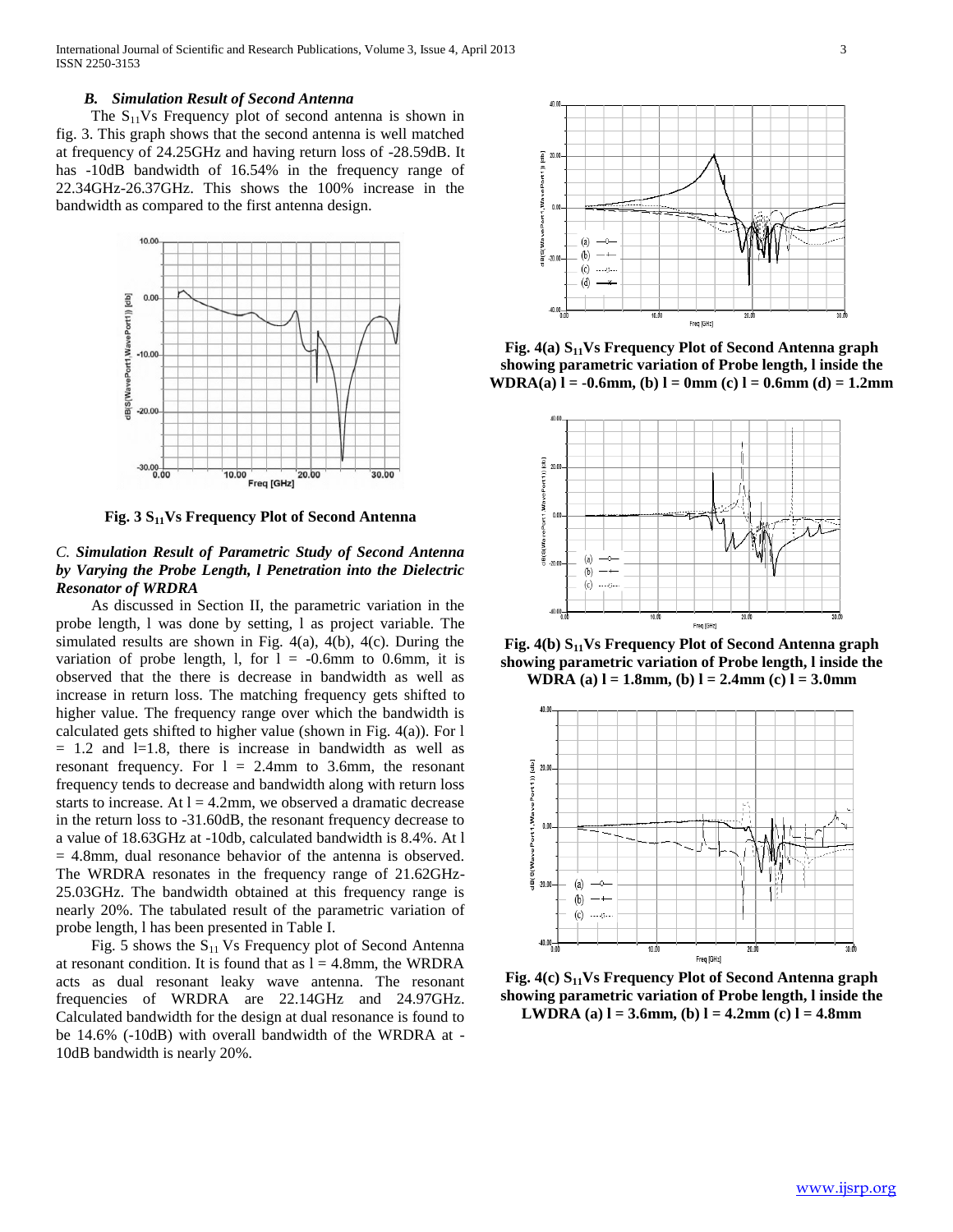

**Fig. 5 S11Vs Frequency Plot of Second Antenna at l = 4.8mm showing the Dual Resonance Behavior of WRDRA at -10dB**

| TABLE I VARIATION OF PROBE LENGTH INSIDE |
|------------------------------------------|
| <b>WRDRA</b>                             |

| S.             | Probe  | Low   | High  | Reso- | Ban  | Retur   |
|----------------|--------|-------|-------|-------|------|---------|
| No             | Lengt  | Freq. | Freq. | nant  | d-   | n       |
|                | h      | (GHz) | (GHz) | Freq. | widt | Loss    |
|                | (mm)   |       |       | (GHz  | h    | $(-dB)$ |
|                |        |       |       |       | (% ) |         |
| 1              | $-0.6$ | 19.24 | 19.97 | 19.66 | 3.72 | 30.58   |
| $\overline{2}$ | 0.0    | 20.58 | 21.31 | 20.74 | 3.48 | 20.55   |
| 3              | 0.6    | 21.05 | 21.47 | 21.26 | 1.97 | 15.63   |
| 4              | 1.2    | 21.62 | 22.14 | 21.82 | 2.37 | 21.41   |
| 5              | 1.8    | 22.29 | 24.82 | 22.76 | 10.7 | 25.10   |
| 6              | 2.4    | 22.08 | 22.60 | 22.85 | 2.32 | 20.18   |
| 7              | 3.0    | 20.14 | 20.84 | 20.33 | 3.41 | 14.12   |
| 8              | 3.6    | 20.18 | 20.89 | 20.85 | 3.45 | 15.72   |
| 9              | 4.2    | 18.21 | 18.93 | 18.63 | 8.40 | 31.60   |
| 10             | 4.8    | 21.62 | 26.53 | 22.14 | 20.3 | 24.52   |

#### IV. CONCLUSION

 A new, comprehensive dual resonance WRDRA has been designed. It is found that the First Antenna which has less perturbation on dielectric resonator's upper surface has bandwidth of 8.2% (-10dB) and good matching at frequency 9.89GHz but as the perturbation is increased as seen in Second Antenna design, the bandwidth gets increased to a new value of 16.54% (-10dB) and good matching of the system occurs at 24.25GHz.Thus, it is found that as the perturbation of dielectric resonator of WDRA increases, the bandwidth of the system along with matching frequency gets shifted to some higher value. In First Antenna perturbation of upper surface of dielectric resonator was half as compared to that of Second Antenna, and the numerical results obtained shows that values of bandwidth and the resonant frequency of WRDRA depends upon the perturbation of the surface. Analysis suggests the relation of direct proportionality between perturbation of dielectric resonator surface and the bandwidth and resonant frequency of the WRDRA. Further 16% increase in the bandwidth is obtained by increasing the probe penetration into the dielectric material.

Results obtained by the parametric study of probe penetration length inside the dielectric resonator material of the antenna demonstrate that the dual resonance behavior of the WRDRA is obtained when the antenna is co-axially feed and the position of excitation is at the  $3/4$ <sup>rth</sup> distance from the center of the resonator and the penetration length is equal to 0.8 times that of the height of the rectangular dielectric resonator. By applying the composite technique the extended band width can be produced.

#### **REFERENCES**

- [1] R. Bekkers and J. Smith, "Mobile Telecommunication Standards, Regulations and Applications", Artech House Publications, Chapters 2, 1999.
- [2] P. Bedell, "Cellular /PCS Management", Mc-Graw Hill, chap. 27, 1999.
- [3] A. G. Walsh, S. D. Young, and S. A. Long," An Investigation of Stacked and Embedded Cylindrical Dielectric Resonator Antennas," IEEE Antennas Wireless Propag. Lett., vol. 5, pp.130-133, 2006.
- [4] R.K. Mongia and A. Ittipibon, "Theoretical and Experimental Investigation on Rectangular Di-electrical Resonator Antenna," IEEE Trans. Antenna Propag., vol. 45, no. 9, pp.1348-1356, sep. 1997.
- [5] Debatosh Guha, Yahia and M. M. Antar, "New Half Hemispherical Dielectric Resonator Antenna for Broadband Monopole Typed Radiation," IEEE Trans. on Antenna and Prop. vol. 54, no. 12 pp. 3621-3627, Dec. 2006.
- [6] N. Simons, R. Siushansiana, A. Ittipiboon, and M. Cuhaci, "Design and Analysis of Multi Segment Dielectric Resonator Antenna," IEEE Trans. Antenna Propag., vol. 48, pp.738-742, May 2000.
- [7] A. Abumazwed, O. Ahmed and A. R. Sebak: *Broadband Half-Cylindrical DRA for FutureWLAN Applications*, 3<sup>rd</sup> European Conference on Antennas and Propagation, EuCAP, pp. 389-392; 2009.
- [8] T. Yoneyama and S. Nishida, "Non-radiative Dielectric Wave Guide for Millimeter Wave Integrated Circuit," IEEE Trans, Microwave Theory Tech. 29,pp. 1188-1192,1981.
- [9] S. M. Shum and K. M. Luk, "Stacked Annular Ring Dielectric Resonator Antenna Excited by Axi-symmetric Coaxial Probe," IEEE Trans. Antenna Propag., vol. 43, pp.889-892, Aug. 1995.
- [10] T.Yoneyama, "Non radiative Dielectric Waveguide, Infrared and Millimeter Waves, vol.11, K. J. Button (ed) Chap. 2 Academic press, Orlando, FL,1984.
- [11] L. K. Hady, D. Kajfez and A. A. Kishk: *Triple Mode Use of a Single Dielectric Resonator*,IEEE Transactions on Antennas and Propagation, Vol. 57, pp. 1325-1335; May 2009.
- [12] E. M. O'Connor and S. A. Long: *The History of the Development of the Dielectric ResonatorAntenna*, ICEAA International Conference on Electromagnetics in Advanced Applications,Turin, Italy, pp. 872-875; September 17th-21st, 2007.
- [13] L. K. Hady, D. Kajfez and A. A. Kishk: *Dual Function of a Dielectric Resonator: a High-QResonator and a Low-Q Radiator,* Microwave Symposium Digest, IEEE MTT-S International,pp. 1011-1014; June 2008.

#### **AUTHORS**

**First Author** – Dr. D. Bhattacharya finished his Master Degree in 2002 from Calcutta University in Electronics & Communication Engineering. He obtained his PhD from Lancaster University, UK as an International Student in 2007 from Department of Communication System. Presently, he is working as Professor in the Department of ECE at Vel Tech Technical University, Chennai. He has more than 5 years of experience in the field of Engineering Education and 5 years of experiences in Research. He worked almost 5 legendary universities throughout Europe. Currently he is associated with